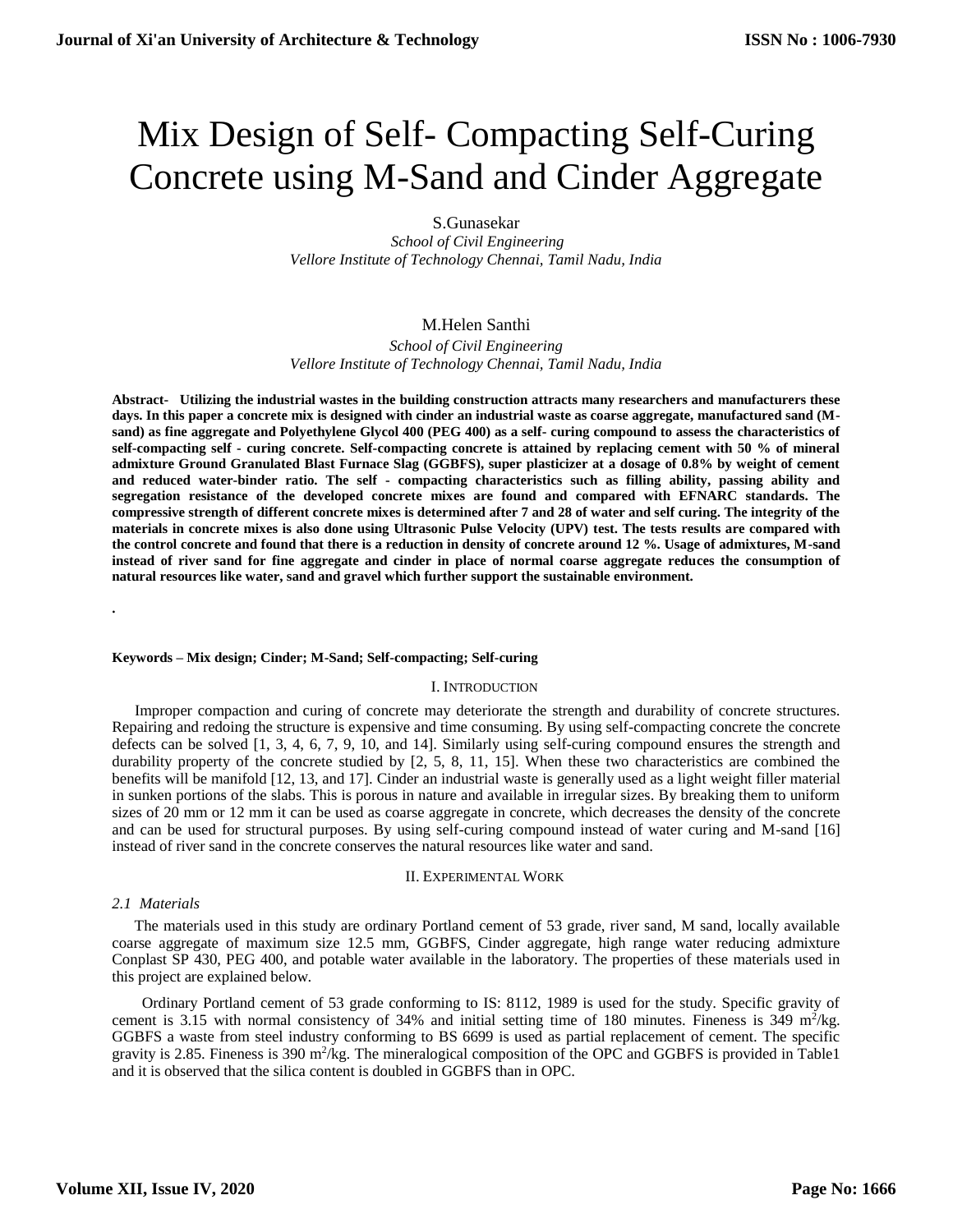| <b>Mineral</b>                 | <b>GGBFS</b> | <b>OPC</b> |
|--------------------------------|--------------|------------|
| CaO                            | $30 - 50$    | 55-66      |
| SiO <sub>2</sub>               | 28-40        | $20 - 24$  |
| Al <sub>2</sub> O <sub>3</sub> | $8 - 24$     | $0-8$      |
| MgO                            | $1 - 18$     | 5          |

Table -1 Mineralogical Composition of OPC and GGBFS in %

River sand and M-sand (Fig.1) with fraction passing through 4.75 mm sieve is used as fine aggregate and the specific gravity is 2.65.



(a) River sand (b) M-sand Figure 1. Fine aggregate

Crushed granite and cinder aggregate of size 12.5 mm is used as coarse aggregate. The physical properties of the aggregates are obtained as per IS: 2386 1983and are listed in Table 2. Figure 2 shows the crushed granite and cinder coarse aggregates, respectively.

| N <sub>0</sub> | Aggregate                        | Water<br>absorption | <b>Impact value</b> | <b>Specific</b><br>gravity |
|----------------|----------------------------------|---------------------|---------------------|----------------------------|
|                | <b>Crushed</b><br><b>Granite</b> | $0.5\%$             | 18.5                | 2.65                       |
|                |                                  |                     |                     | 2.2                        |
|                | <b>Cinder</b>                    | 1.5%                | 21.5                |                            |

Table -2 Physical Properties of Coarse Aggregates







Figure 2. Coarse aggregate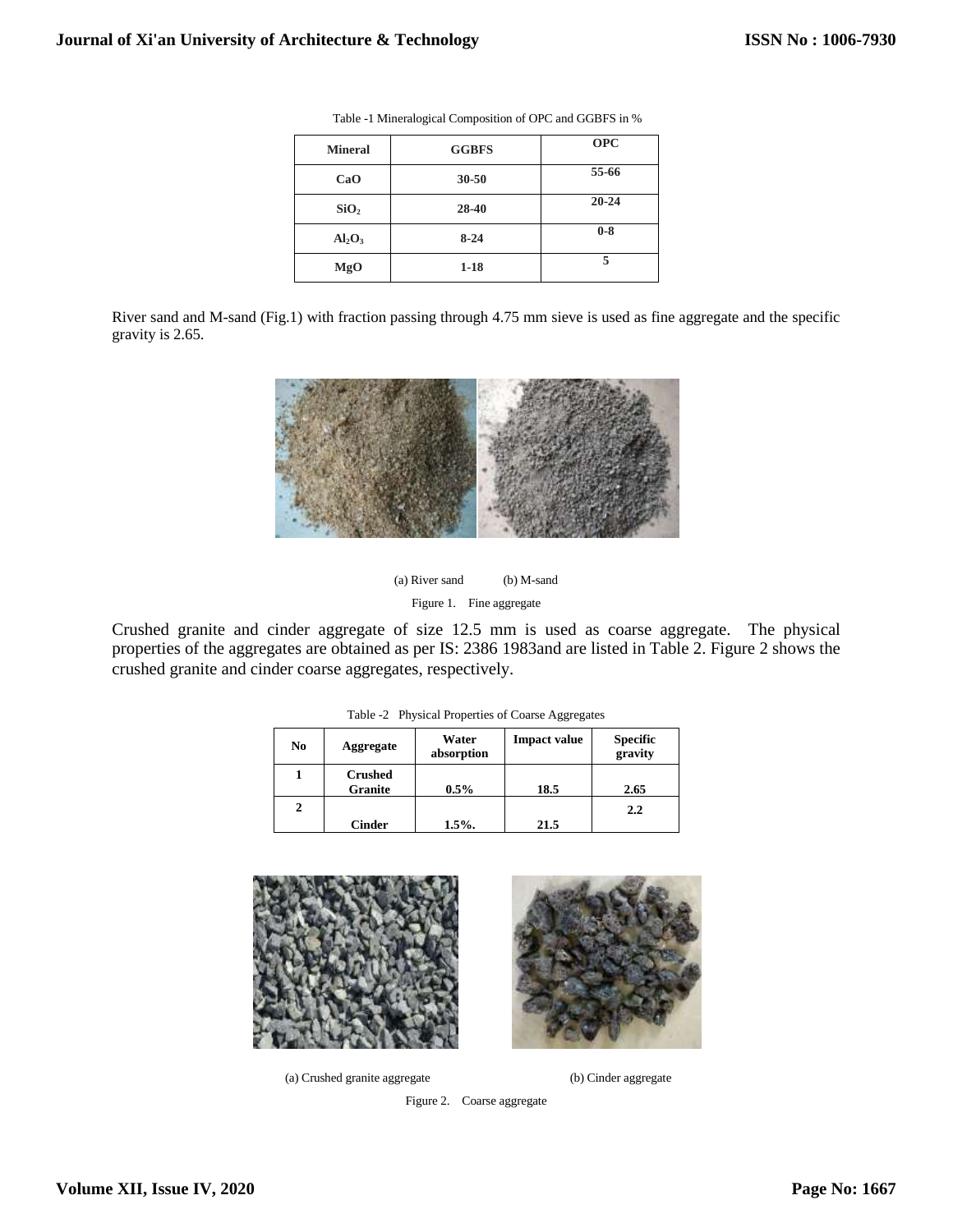Conplast SP 430 conforming to IS: 9103-1979 as a high range water reducing admixture is used and its specific gravity is 1.18. Polyethylene Glycol-400 is used as internal curing compound which reduces the rate of evaporation from the surface.

### *2.2. Mix Design*

The mix design for M 25 grade is prepared according to IS: 10262-2009 [19] and EFNARC [18]and the materials required per cubic meter of concrete are arrived at.

Table 3 shows the typical mix design trials of concrete using M-sand, Cinder and 50% replacement of cement with GGBFS by varying the water content by 208 and 200 litres/m<sup>3</sup> of concrete and w/b ratio by 0.5 and 0.48 respectively, to confirm its workability.

| Materials $(kg/m3)$ | MIX <sub>1</sub>        | MIX <sub>2</sub>        | MIX <sub>3</sub>        | MIX <sub>4</sub> |
|---------------------|-------------------------|-------------------------|-------------------------|------------------|
| w/b ratio           | 0.5                     | 0.48                    | 0.5                     | 0.48             |
| Water               | 208                     | 208                     | 200                     | 200              |
| <b>Cement</b>       | 208                     | 217                     | 200                     | 208              |
| <b>GGBFS-50%</b>    | 208                     | 217                     | <b>200</b>              | 208              |
| Superplastizer-0.8% | 3.33                    | 3.47                    | 3.20                    | 3.33             |
| <b>M-Sand</b>       | 896                     | 888                     | 914                     | 907              |
| Cinder aggregate    | 687                     | 680                     | 701                     | 695              |
| <b>Remarks</b>      | segregation<br>observed | segregation<br>observed | segregation<br>observed | workable         |

|  |  |  | Table - 3 Typical Mix design trials using M-sand and Cinder aggregate |  |  |
|--|--|--|-----------------------------------------------------------------------|--|--|
|  |  |  |                                                                       |  |  |

Based on the trial mixes, the mix design details of different water cured (WC) concrete made of natural aggregates and waste aggregates are arrived at and are shown in Table 4.

|  |  | Table - 4 Mix design details of different WC specimens |  |
|--|--|--------------------------------------------------------|--|
|  |  |                                                        |  |

| Materials $(kg/m3)$ | Sand & NA | $M$ -sand $\& N$ A | Sand & Cinder | M-sand & Cinder |
|---------------------|-----------|--------------------|---------------|-----------------|
| w/b ratio           | 0.48      | 0.48               | 0.48          | 0.48            |
| Water               | 200       | 200                | 200           | 200             |
| <b>Cement</b>       | 208       | 208                | 208           | 208             |
| <b>GGBFS-50%</b>    | 208       | 208                | 208           | 208             |
| Superplastizer-0.8% | 3.33      | 3.33               | 3.33          | 3.33            |
| FA                  | 907       | 907                | 907           | 907             |
| CА                  | 837       | 837                | 695           | 695             |

In order to get the mix design details of self curing (SC) concrete specimens, the optimum quantity of the internal curing compound PEG 400 is to be obtained. Table 5 shows the typical mix design for self cured concrete which is obtained by varying the percentages of PEG 400 from 0.5 to 2 and reducing the water content to 190 litres/ $m<sup>3</sup>$  for workability. It is observed that the concrete with 1% PEG 400 has higher strength (Figure 3) and therefore for the final mix design 1% PEG 400 is used for comparison between water cured and self cured concrete. Table 6 gives the mix design details of self cured concrete specimens using natural and waste aggregates.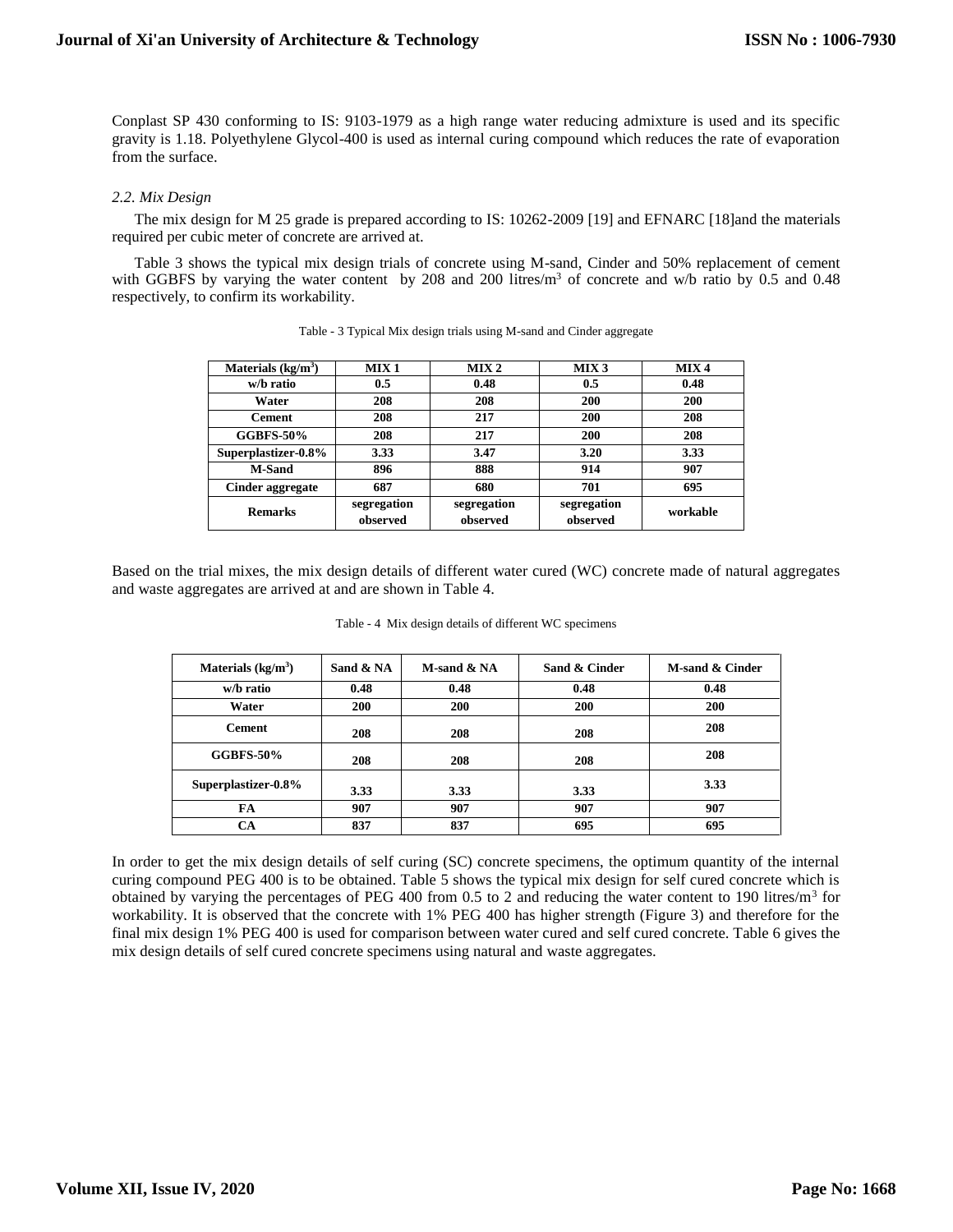| Materials $(kg/m3)$        | PEG <sub>0</sub> | <b>PEG 0.5</b>          | <b>PEG 0.5</b> | <b>PEG 0.75</b> | PEG <sub>1</sub> | <b>PEG 1.5</b> | PEG <sub>2</sub> |
|----------------------------|------------------|-------------------------|----------------|-----------------|------------------|----------------|------------------|
| w/b ratio                  | 0.48             | 0.48                    | 0.48           | 0.48            | 0.48             | 0.48           | 0.48             |
| Water                      | <b>200</b>       | <b>200</b>              | 190            | 190             | 190              | 190            | 190              |
| <b>Cement</b>              | 208              | 208                     | 198            | 198             | 198              | 198            | 198              |
| <b>GGBFS-50%</b>           |                  |                         |                |                 |                  |                |                  |
|                            | 208              | 208                     | 198            | 198             | 198              | 198            | 198              |
| Superplastizer-<br>$0.8\%$ | 3.33             | 3.33                    | 3.17           | 3.17            | 3.17             | 3.17           | 3.17             |
| <b>PEG 400</b>             | $\bf{0}$         | 2.08                    | 1.98           | 2.97            | 3.96             | 5.94           | 7.92             |
| <b>M-sand</b>              | 906              | 904                     | 928            | 927             | 925              | 923            | 921              |
| Cinder aggregate<br>(12mm) | 695              | 692                     | 711            | 710             | 709              | 707            | 705              |
|                            |                  | segregation<br>observed |                |                 |                  |                |                  |

**Table 5** Typical mix design details using M-sand and Cinder aggregate with varying % of PEG 400



Figure 3. Compressive strength of specimens using M-sand and Cinder aggregate with varying percentage of PEG

| <b>Materials</b>           | Sand | $M$ -sand $\&$ | Sand &        | $M$ -sand $\&$ |
|----------------------------|------|----------------|---------------|----------------|
| (kg/m <sup>3</sup> )       | & NA | NA.            | <b>Cinder</b> | <b>Cinder</b>  |
| w/b ratio                  | 0.48 | 0.48           | 0.48          | 0.48           |
| Water                      | 190  | 190            | 190           | 190            |
| <b>Cement</b>              | 198  | 198            | 198           | 198            |
| <b>GGBFS-50%</b>           | 198  | 198            | 198           | 198            |
| Superplastizer-<br>$0.8\%$ | 3.17 | 3.17           | 3.17          | 3.17           |
| <b>PEG 1%</b>              | 3.96 | 3.96           | 3.96          | 3.96           |
| FA                         | 925  | 925            | 925           | 926            |
| <b>CA</b>                  | 854  | 854            | 709           | 709            |

Table 6- Mix design details of different SC specimens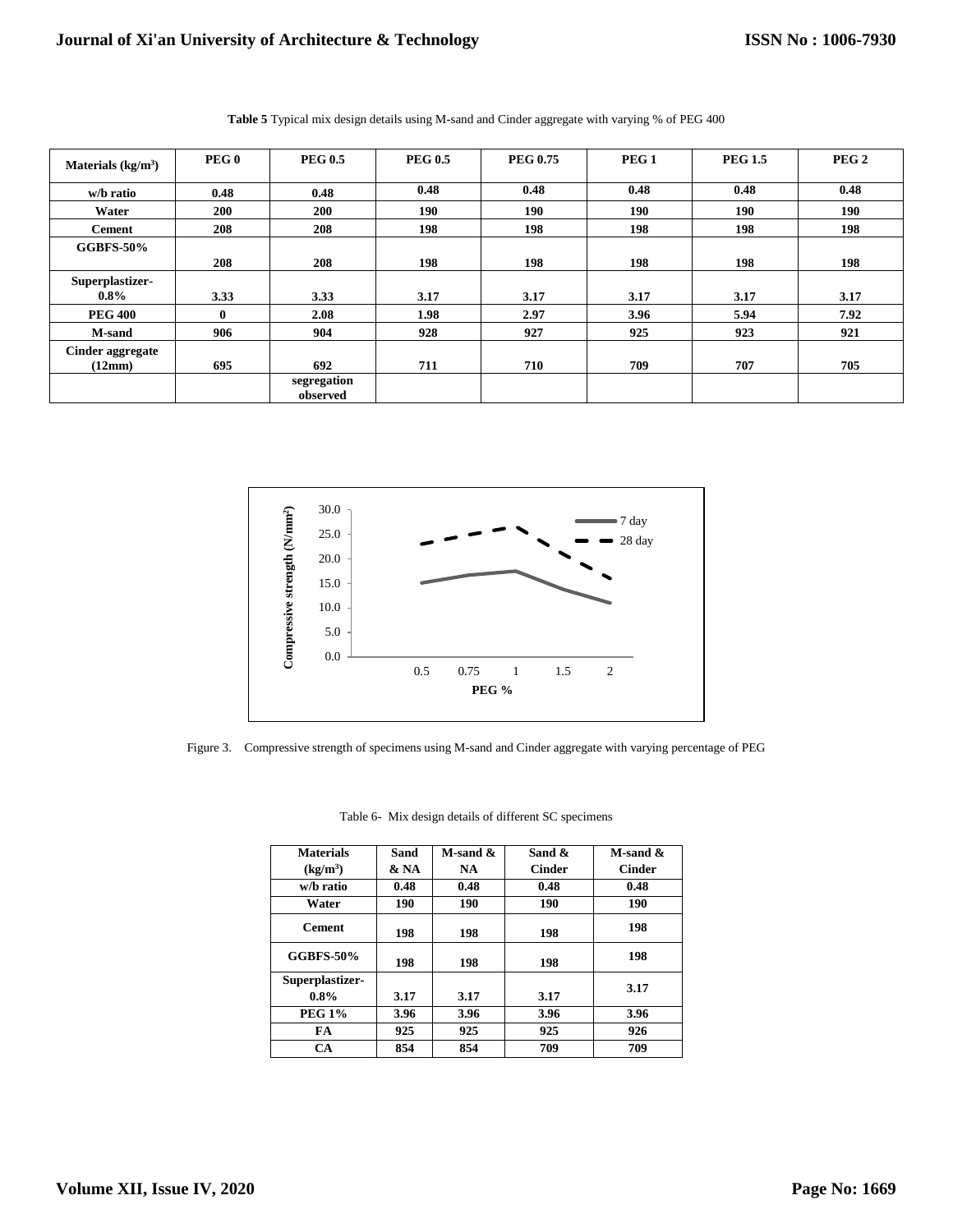#### III. RESULTS AND DISCUSSION

#### *3.1 Compressive strength and density of different WC & SC specimens*

The 7<sup>th</sup> day and 28<sup>th</sup> day compressive strength of WC mixes - Sand & NA, M-Sand & NA, Sand & Cinder and M-sand & Cinder are 23.5, 20.8, 17.6 & 18.5 N/mm<sup>2</sup> and 35.1, 30.4. 27.2 & 28.1 N/mm<sup>2</sup>, respectively [20].

The 7<sup>th</sup> day and 28<sup>th</sup> day compressive strength of SC mixes - Sand & NA, M-sand & NA, Sand & Cinder and Msand & Cinder are 19.20, 17.50, 16.80 & 17.10 N/mm<sup>2</sup> and 27.90, 26.60, 25.10 & 25.30 N/mm<sup>2</sup>, respectively. It can be seen that the water cured specimens are superior to self-cured specimens. It is also observed that all the self-cured specimens attained the desired strength and this proves the efficiency of PEG 400 in concrete (Figure 4).

Similarly, the density of the mix (Figure 5) M-sand & Cinder is 2160 kg/m<sup>3</sup> for WC specimen and 2148 kg/m<sup>3</sup> for SC specimens, which is 10 - 12 % lesser to the conventional concrete.



Figure 4. Compressive strength of different WC & SC specimens



Figure 5. Density of different WC & SC specimens

#### *3.2 Self-compacting Characteristics of M-sand Cinder Concrete*

As per European Federation of National Associations Representing for Concrete (EFNARC) the fresh concrete properties such as slump flow test, T50cm slump flow, V-funnel test, U-box test, L-box tests are conducted. The test results and the specific criteria for Self-Compacting Concrete (SCC) are shown in Table 7.The flow ability test results found to be within the range as specified in EFNARC, therefore the concrete with M sand and Cinder aggregates can be used in places where compaction of concrete is difficult.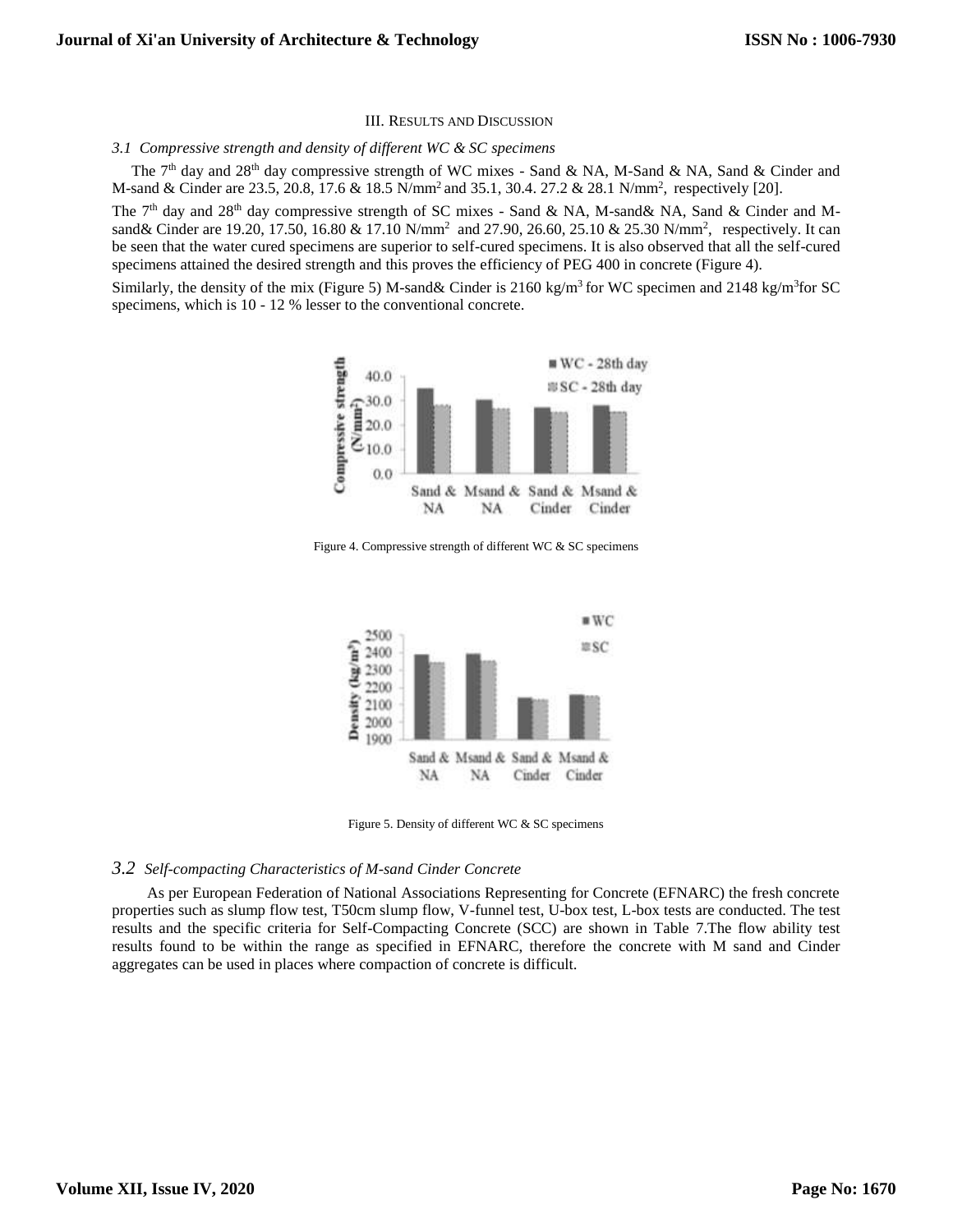| No           | <b>Tests</b>             | <b>Typical range of values</b><br>EFNARC) | <b>M-Sand</b><br><b>Cinder</b><br><b>WC</b> | <b>M-Sand</b><br><b>Cinder</b><br><b>SC</b> |
|--------------|--------------------------|-------------------------------------------|---------------------------------------------|---------------------------------------------|
| 1            | Slump flow (mm)          | 650 - 800                                 | 650                                         | 670                                         |
| $\mathbf{2}$ | T50 cm Slump flow<br>(s) | $2 - 5$                                   | 5                                           | 4                                           |
| 3            | $V$ – funnel test (s)    | $6 - 12$                                  | 12                                          | 10                                          |
| 4            | $U - box test (mm)$      | $0 - 30$                                  | 25                                          | 20                                          |
| 5            | $L - box$ test $(h2/h1)$ | $0.8 - 1$                                 | 0.8                                         | 0.8                                         |

Table -7 Self-compacting Characteristics of M-sand Cinder Concrete Specimens

## *3.3 UPV Tests on Concrete Specimens*

To ascertain the homogeneity and integrity of the specimens, UPV test is carried out and the results are shown in Table 8.The test results show that the WC and SC mixes of M-sand& Cinder is good and is within the range.

|  |  |  | Table - 8 UPV Test Results of WC and SC M-sand & cinder Concrete Mixes |
|--|--|--|------------------------------------------------------------------------|
|--|--|--|------------------------------------------------------------------------|

| Concrete with various % of PEG | <b>Typical range of test</b>     | <b>M-Sand Cinder</b> | <b>M-Sand Cinder</b> |
|--------------------------------|----------------------------------|----------------------|----------------------|
|                                | value                            | WС                   | SС                   |
| UPV test result $(m/s)$        | 3500-4000 (Good to Very<br>good) | 3554                 | 3525                 |

# *3.4 Correlation Analysis of Mix Design*

 The correlation analysis of mix design is done using R software by assigning value 1 for workability and 0 for segregation (Figure 6). It is inferred that the workability (WK) has inverse correlation with both water content (W) and water binder ratio (WB) by 58% and has direct correlation with M-sand (MS) and cinder (CN) quantity by 33% and 31%, respectively. But has no relationship with Binder quantity (B) and super plasticizer (SP). So we can conclude for this case that workability depend on the aggregate quantity but inversely depend on the water content and water binder ratio and does not depend on binder and super plasticizer quantity.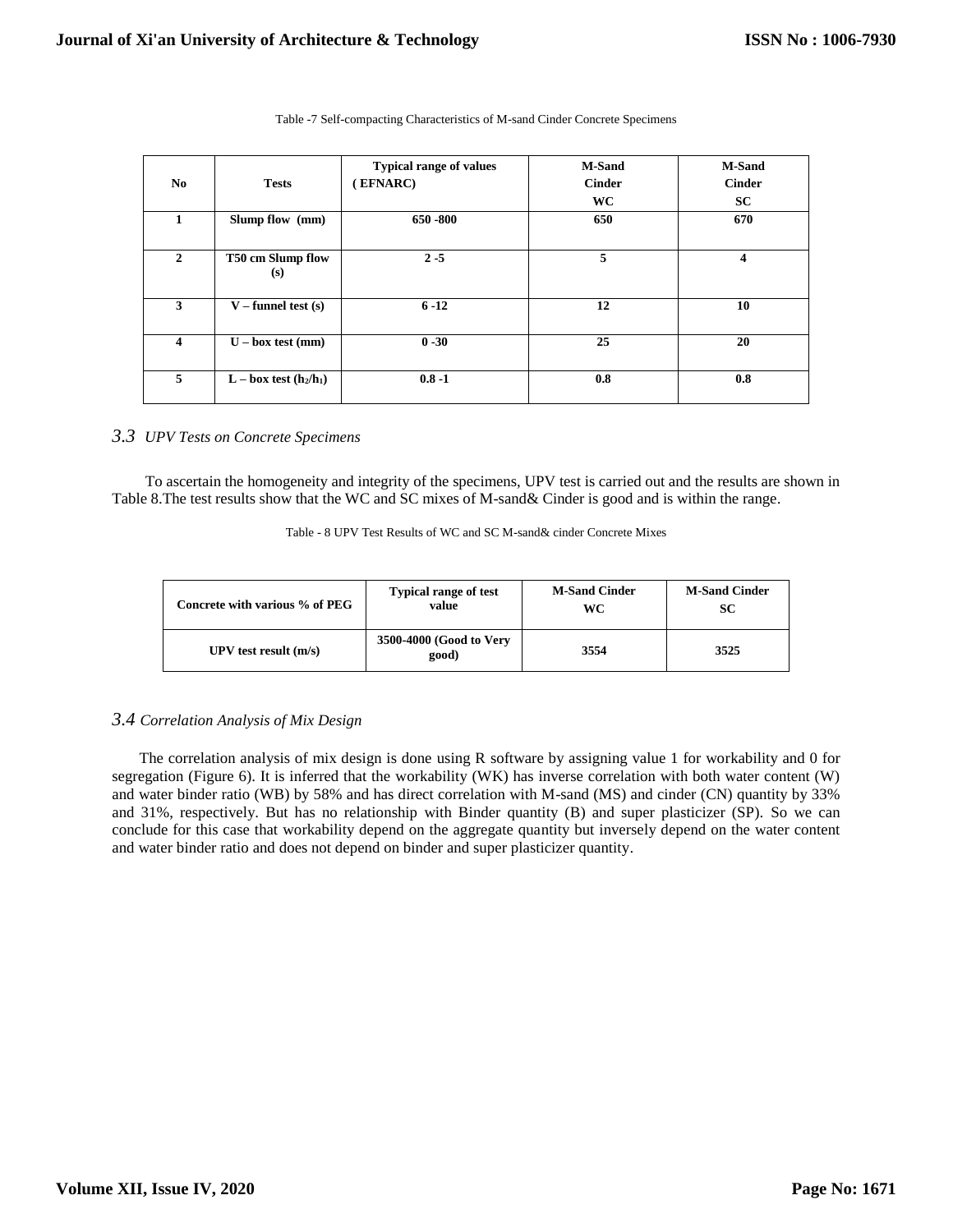

Figure 6. Correlation analysis of mix design

#### IV.CONCLUSION

In this work an attempt is made to bring out a workable concrete mix design using industrial wastes such as cinder as coarse aggregate and M-sand as fine aggregate. The test results show that the fresh and hardened properties of concrete with these industrial waste materials are well comparable with that of the conventional concrete. Also the developed concrete under water curing and self curing shows similar behavior. Hence fear about curing related issues during the construction of concrete buildings will be minimized.

#### REFERENCES

- [1] Bentz, D.P92009) Influence of internal curing using lightweight aggregates on interfacial transition zone percolation and chloride ingress in mortars. *Cement and Concrete Composites*, 31:285–289.
- [2] Burak Felekoglu, Selcuk Turkel and Bulent Baradan(2007) Effect of water/cement ratio on the fresh and hardened properties of selfcompacting concrete. *Building and Environment*, 42:1795-1802.
- [3] Castro, J., Keiser, L., GoliasM and Weiss, J(2011) Absorption and desorption properties of fine lightweight aggregate for application to internally cured concrete mixtures. *Cement and Concrete Composites,*33: 1001–1008.
- [4] Chand, M.S.R., Giri, P.S.N.R., Kumar, P.R, and Kumar,G.R(2016) Effect of self curing chemicals in self-compacting mortars. *Construction and Building Materials,*107:356–64.
- [5] Girish, S(2018) Importance of volume of paste on the compressive strength of SCC A parameter to be considered in mix design. *The Indian Concrete Journal,* 91: 51-62.
- [6] Guru Jawahar, M.M, Premchand, C., Sashidhar, I.V., Ramana Reddy and J. Annie Peter(2013) Effect of Coarse Aggregate Blending on Fresh Properties of Self Compacting Concrete. *International Journal of Advances in Engineering & Technology,* 3:456-466.
- [7] Guru Jawahar, J., Sashidhar, C., Ramana Reddy, I.V., and J. Annie Peter(2013) Design of cost effective M25 grade of self-compacting concrete. *Materials and Design,*.49:687-692.
- [8] Jagannadha, M. V. Kumar, M. Srikanth and M.,JagannadhaRao(2012) Strength Characteristics of Self Curing Concrete. *International Journal of Research in Engineering and Technology,*1:51-57.
- [9] Kannan, V(2015) Relationship between ultrasonic pulse velocity and compressive strength of self-compacting concrete incorporate rice husk ash and metakaolin. *Asian Journal of Civil Engineering,* 16: 1077–1088.
- [10] Maghsoudi1, A.,Mohamadpour and M. Maghsoudi(2011) Mix design and mechanical properties of self-compacting light weight concrete. *International Journal of Civil Engineering,*9:230-236.
- [11] Manoj Kumar M and Maruthachalam, D(2013) Experimental Investigation on Self-curing Concrete. *International Journal of Advanced Scientific and Technical Research,* 2:300-306.
- [12] Muthukumar, P and Suganya Devi, K (2015) Flexural Behaviour of Self Compacting Self Curing Concrete Beam. *International Journal on Engineering Technology and Sciences,* 2:37-40.
- [13] Nanak, J., Pamnani, Verma, A.K., Bhatt, D.R(2013) Comparison of Compressive Strength of Medium Strength Self Compacted Concrete by Different Curing Techniques. *International Journal of Engineering Trends and Technology,* 4:1451-1457.
- [14] Okamura, H and Ouchi, M(2003) Self-compacting concrete. *Journal of advanced concrete technology,*1:5-15.
- [15] Ole, M. J., Pietro, L (2006) Techniques and materials for internal water curing of concrete*. Master Structure*, 39:817–825.